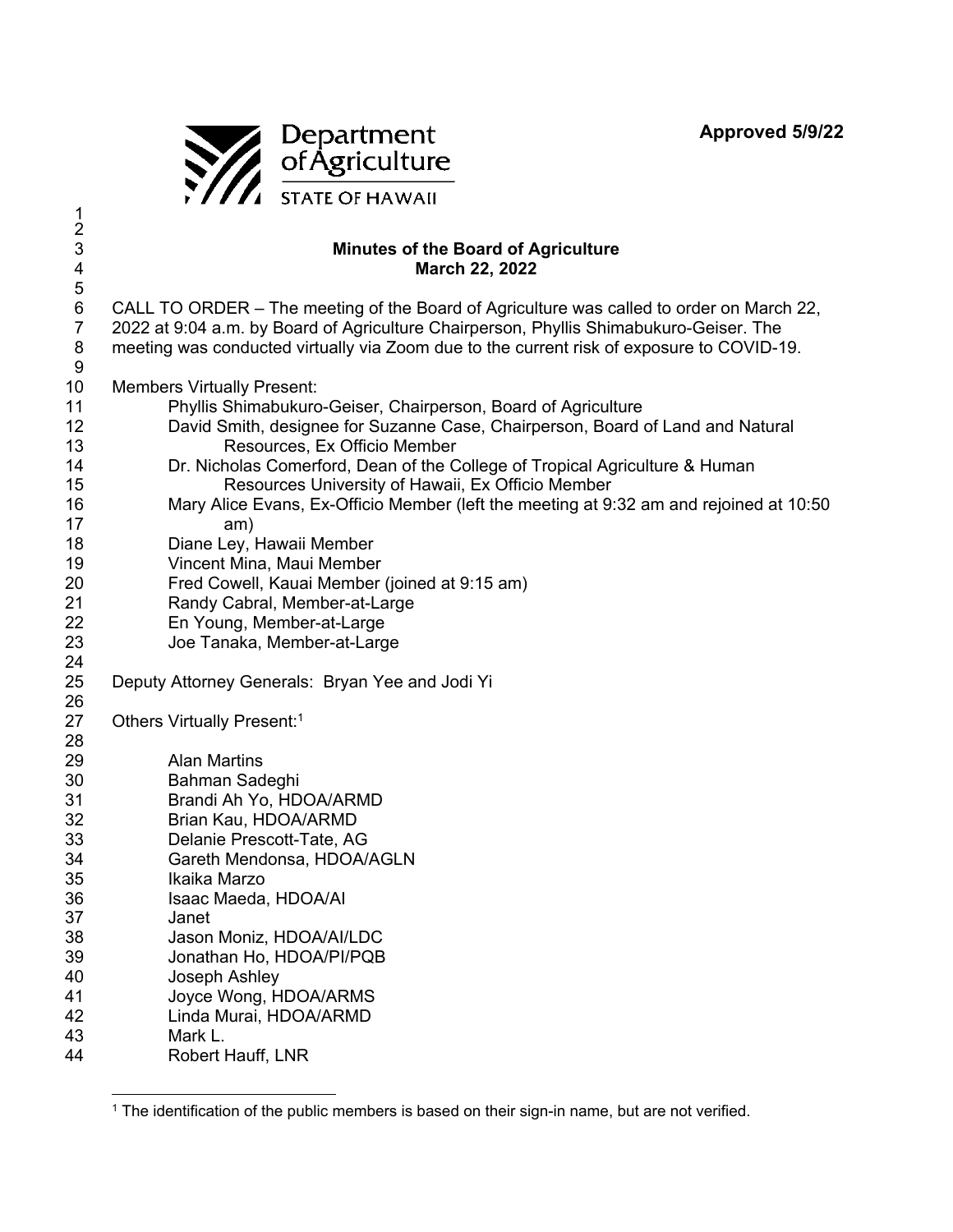| 1                            |                                                                                                                                                                                                                          | Roy Hasegawa, HDOA/ARMD                                                                                                                    |  |
|------------------------------|--------------------------------------------------------------------------------------------------------------------------------------------------------------------------------------------------------------------------|--------------------------------------------------------------------------------------------------------------------------------------------|--|
| 2<br>3                       |                                                                                                                                                                                                                          | <b>Ryan Perroy</b><br>Scott Enright                                                                                                        |  |
| 4                            |                                                                                                                                                                                                                          | <b>Thomas Heaton</b>                                                                                                                       |  |
| 5                            |                                                                                                                                                                                                                          | Warren Watanabe                                                                                                                            |  |
| $\,6$<br>$\overline{7}$<br>8 | Ш.                                                                                                                                                                                                                       | APPROVAL OF MINUTES FROM 1/25/2022 MEETING                                                                                                 |  |
| 9<br>10                      |                                                                                                                                                                                                                          | Motion to Approve 1/25/2022 minutes: Mina/Tanaka                                                                                           |  |
| 11<br>12<br>13<br>14         |                                                                                                                                                                                                                          | Board Member Ley noted corrections to be made:<br>Page 6, line 6 should read: Mr. Cho's doctor daughter<br>Page7, line 17 should be: Lease |  |
| 15<br>16                     | $1/25/22$ .                                                                                                                                                                                                              | It was also noted that agenda item II should read: APPROVAL OF MINUTES FROM 4/25/24                                                        |  |
| 17<br>18<br>19<br>20         |                                                                                                                                                                                                                          | Motion to amend agenda item II: Evans/Ley<br>Vote: Approved-9; Excused-1 (Cowell)                                                          |  |
| 21<br>22                     |                                                                                                                                                                                                                          | There were no other corrections and no additional public testimony.                                                                        |  |
| 23<br>24                     | Vote to Approve 1/25/22 minutes: Approved-9; Excused-1 (Cowell)                                                                                                                                                          |                                                                                                                                            |  |
| 25<br>26                     |                                                                                                                                                                                                                          | Board Member Cowell joined the meeting at 9:15 am.                                                                                         |  |
| 27<br>28<br>29               | III.                                                                                                                                                                                                                     | <b>INTRODUCTIONS - None</b>                                                                                                                |  |
| 30<br>31                     | IV.                                                                                                                                                                                                                      | COMMUNICATIONS FROM DIVISIONS AND ADMINISTRATION                                                                                           |  |
| 32<br>33                     |                                                                                                                                                                                                                          | A. AGRICULTURAL LOAN DIVISION                                                                                                              |  |
| 34<br>35<br>36               |                                                                                                                                                                                                                          | 1. Request for Approval of One (1) New Farmer Loan to Joseph Allen Ashley and<br>Merwylle Aquino Branch, co-borrowers.                     |  |
| 37<br>38                     | Gareth Mendonsa, HDOA/AGLN presented testimony as submitted.                                                                                                                                                             |                                                                                                                                            |  |
| 39<br>40                     |                                                                                                                                                                                                                          | Motion to Approve: Ley/Comerford                                                                                                           |  |
| 41                           | Discussion:                                                                                                                                                                                                              |                                                                                                                                            |  |
| 42<br>43                     | Applicants Joseph Ashley and Merwylle Branch joined the discussion.                                                                                                                                                      |                                                                                                                                            |  |
| 44<br>45<br>46<br>47         | Board Member Mina asked if the applicants were living on the property. Mr. Ashley answered<br>that they were not, but it is possible to build one house on the property and they would<br>eventually like to live there. |                                                                                                                                            |  |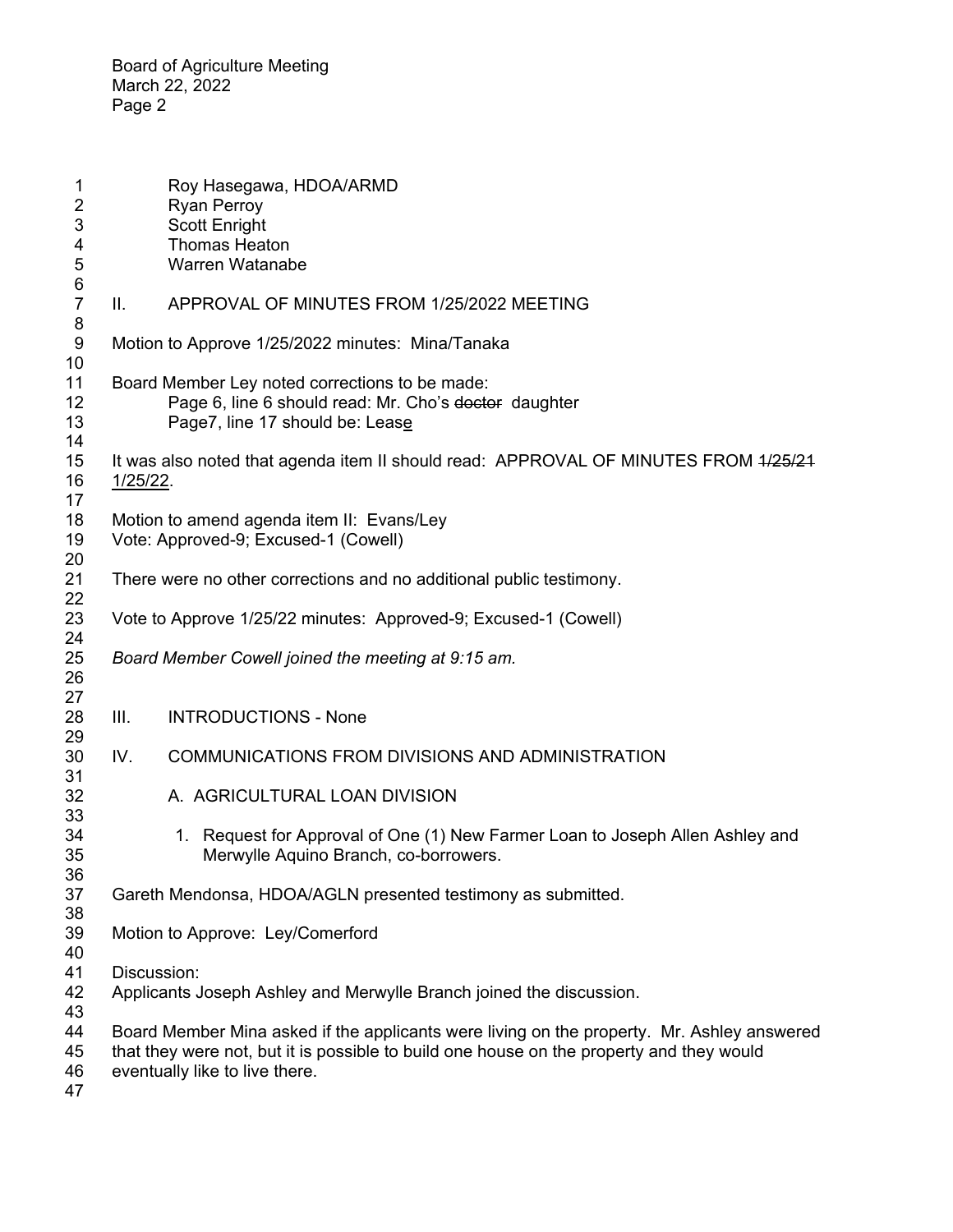1 Board Member Cowell asked if there was coffee already planted. Mr. Ashley replied that 2,000<br>2 trees were planted over 2 years. Board Member Cowell asked if the trees are rust-resistant 2 trees were planted over 2 years. Board Member Cowell asked if the trees are rust-resistant 3 varieties and if they are affected by Coffee Leaf Rust (CLR). Applicant replied, currently, they 4 are not affected. They are looking at bean from Puerto Rico. Board Member Cowell cautioned 5 them about bringing in coffee products. 6 7 Board Member Ley asked about the Kau Mahi process and their outreach to producers on the 8 land. Mr. Ashley said that Kau Mahi controlled the price of the land and coffee farmers were 9 given the first choice to purchase. If they did not buy, the land would be sold at a higher price. 10 Board Member Ley asked how much time they were given, and Mr. Ashley replied, when the 11 lease was signed in April 2020. 12 13 Chair noted that the department assisted the coffee coop with workshops for growers and asked 14 if the applicants had participated. Applicants answered that they attended meetings for loans. 15 16 Vote: Approved-9; Excused-1 (Evans\*) *\*Board Member Evans left the meeting at 9:32 am.* 17 18 19 B. AGRICULTURAL RESOURCE MANAGEMENT DIVISION 20 21 1. Request for Approval to Award Leases for TMK No. (3) 1-2-006:019, Alan 22 Martins, Awardee; and TMK No. (3) 5-5-007:005, Kohala Dairy, LLC, Awardee; 23 Island of Hawaii, Hawaii. 24 25 Brandi Ah Yo, HDOA/ARMD presented testimony as submitted. 26 27 Motion to Approve: Ley/Cowell 28 29 Discussion: 30 Mr. Alan Martins said that he wants to get cattle on the land. Mr. Ikaika Marzo expressed that 31 the Kalapana families appreciate that the Martins want to work with the community. 32 33 Discussion: 34 Board Member Ley asked about Mr. Martin's current ranching operation. He replied he has 60 35 heads of cattle on 300 acres and is working with NRCS to get the land together using a grant. 36 He will add more cows once all caught up. 37 38 Board Member Ley voiced support for Kohala Dairy. She said that production of milk on the 39 island is critical. 40 41 Board Member Cabral wanted to know why Executive Order No. 4250 took so long to go out to 42 bid. Ms. Linda Murai explained that both properties were previously put out to lease but 43 because of issues on the land, there were no applications. She added that the Hawi land has a 44 reservoir that needs to be decommissioned. The cost to decommission is estimated at 45 \$500,000 to \$1 million. 46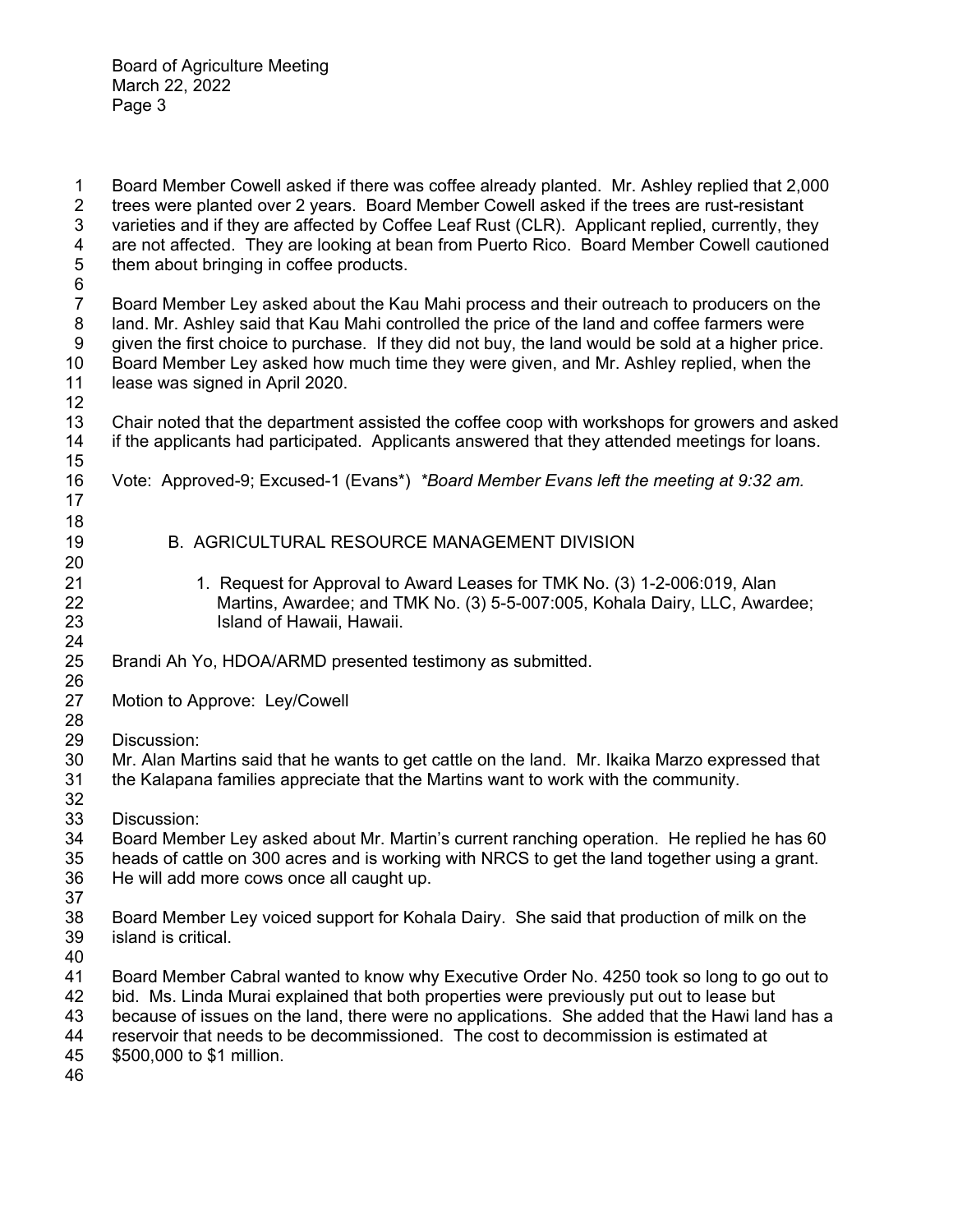1 Board Member Young asked why the other applicants did not qualify. Ms. Ah Yo answered that 2 the applications were incomplete. They were given additional time, but the division did not 2 the applications were incomplete. They were given additional time, but the division did not receive what was needed to make a clear determination. receive what was needed to make a clear determination. 4 5 In response to a question from Board Member Mina, Mr. Martin said that the plan was mob 6 graze the cattle. They will work with UH to find out what kind of grass, put up fences and add 7 cattle slowly. 8 9 Vote: Approved-9; Excused-1 (Evans) 10 11 12 V. OLD BUSINESS 13 None. 14 15 VI. NEW BUSINESS 16 17 1. Update on the 2020 Agricultural Land Use Baseline Study presented by Dr. Ryan 18 Perroy of the University of Hawaii-Hilo. 19 20 The update by Dr. Perroy was taken out of order and presented before IV. COMMUNICATIONS 21 FROM DIVISIONS. 22 23 Link to the news release & study: https://hdoa.hawaii.gov/blog/main/agbaselineupdate/ 24 25 Chair introduced Dr. Perroy and explained that the study was funded by the 2019 Legislature 26 through Act 151. The Department worked with Dr. Perroy to do updates for Honolulu 27 County, County of Hawaii, and County of Kauai update. Subsequently, an update for 28 Maui was funded by the barrel tax special fund. 29 30 Dr. Perroy shared slides and briefly explained the study. 31 32 Board Member Mina asked if the forested area on Kauai had been replanted. Dr. 33 Perroy explained that harvesting does not mean the land was taken out of production. 34 Board Member Cowell said that the area was replanted. Green Energy was removing 35 and replanting with Eucalyptus. Board Member Smith added that a lot of the acreage 36 cut was Albizia, an invasive species. Eucalyptus was replanted because it has a higher 37 btu for burn. 38 39 Chair stated that the Department has a core committee that works on strategic planning. 40 The study was done pre-pandemic and can be used as a baseline for economists and 41 statisticians. She recognized Earl Yamamoto and Noa Ching for their support. 42 43 Board Member Evans said that there are several bills being considered that the Office 44 of Planning and Sustainable Development (OPSD) supports. She added that research

45 and visualizations are helpful if the legislature allows them to go forward.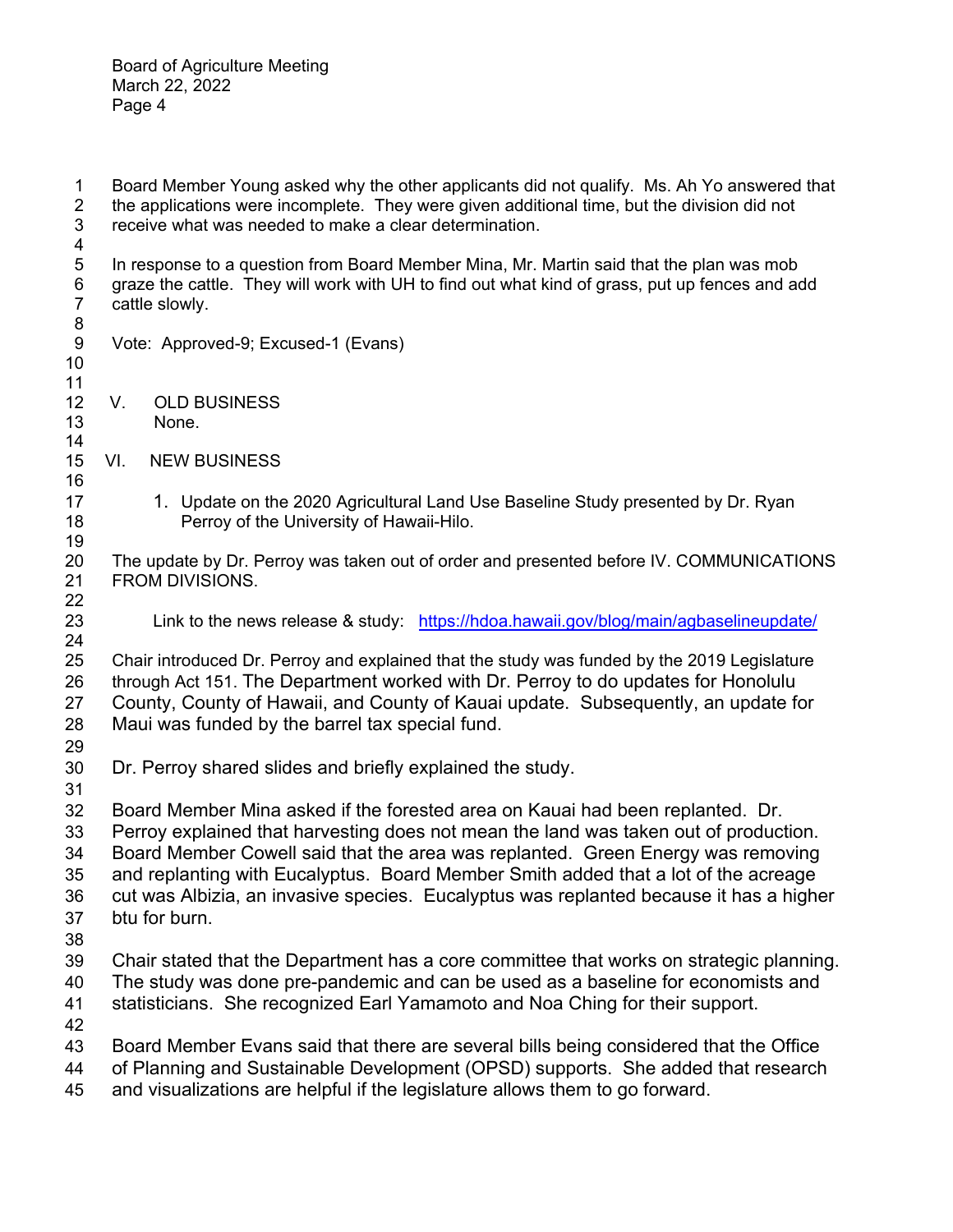1 2 Board Member Evans left the meeting at 9:32 am. 3 4 There were no comments from the public. 5 6 7 2. Avian Influenza update presented by the Animal Industry Division 8 9 Dr. Jason Moniz, Program Manager of the Animal Disease Control Branch (ADCB) presented 10 an update on the Avian Influenza outbreak happening on the mainland, went over preventative 11 measures in place, and the outbreak response if Avian Influenza entered Hawaii. 12 13 He reported that from 2/28/202 to present, there were 50 premises with commercial or non-14 commercial outbreaks. Daily updates received from USDA are shared with ADCB staff. 15 Outbreaks involving East Coast to just west of the Mississippi are the farthest west states 16 involved. Commercial day-old chicks and hatching eggs originate from Idaho and Arkansas. 17 Neither of the states are infected. Backyard day-old chicks and hatching eggs originate from 18 Iowa and Missouri. Since both of those states are involved, they are being watched closely. 19 20 Dr. Moniz explained that preventative measures are always in place and are considered more 21 extensive than other states. A Poultry and Bird Import Permit is required to import adult poultry 22 birds, day old chicks or hatching eggs into the state. 23 24 USPS will automatically refuse shipments that do not display a permit. Only day-old chicks and 25 hatching eggs can be shipped via USPS. 26 27 In addition to the permit, shipments must have Certificate of Veterinary Inspection or National 28 Poultry Improvement Plan Certificate attached. Once inspected, an inspection record is 29 created, and post-arrival quarantine restrictions are placed on the shipment. 30 31 Avian Influenza surveillance occurs annually on sick birds and goes on continuously. 32 33 As an enhanced preventative measure, in States with Avian Influenza cases, Dr. Moniz said he 34 would approve the Poultry and Bird Import Permit. 35 36 List of sources and their distance from infected counties and premises are monitored daily. 37 Poultry and Bird Import Permits are not issued if the consigner is within 10 km distance of 38 infected premises. 39 40 If an outbreak in the states appears out of control, Poultry and Bird Import Permits will not be 41 issued at all. 42 43 UH Extension Veterinary and Livestock agents work on outreach to poultry producers. 44 45 He explained that if there was an outbreak, the High Pathogen Avian Influenza Response Plan 46 would be followed. The premises and likely the whole island would be quarantined, and an 47 incident command system would be instituted. Depopulating would start and zones would be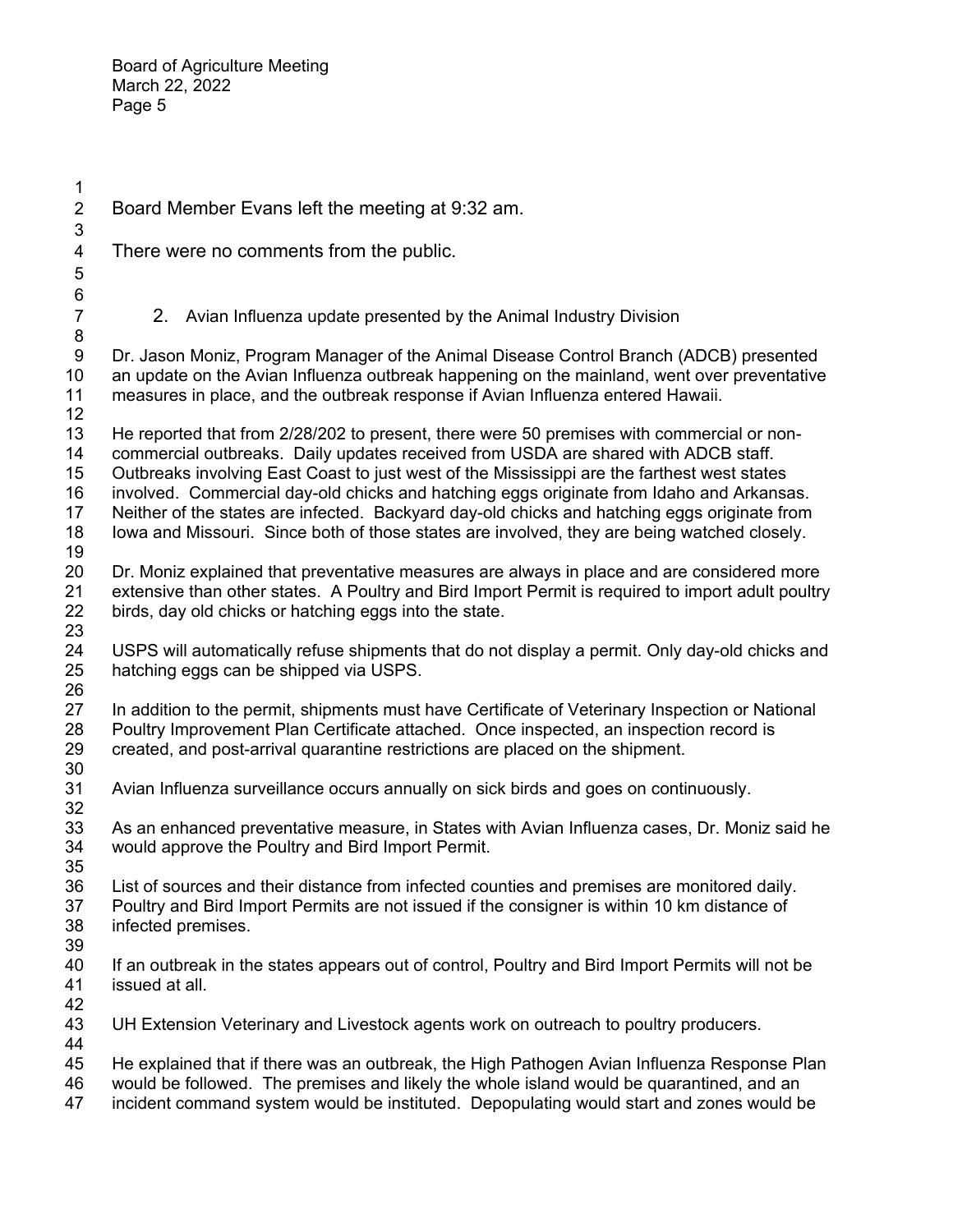1 put into place. Euthanasia would be by carbon dioxide and disposal would be in the landfill,<br>2 followed by cleaning and disinfection. followed by cleaning and disinfection.

- 3 4 There were no comments from the public.
- 5

6 Board Member Cabral asked if there had ever been an outbreak within the state and if private 7 jets were subject to inspections. Dr. Moniz replied that during his tenure of almost 40 years, 8 there was no outbreak. For private vessels, the first line of defense are the Plant Quarantine 9 (PQ) inspectors who intercept private and commercial vessels coming into the state. Typically, 10 Customs, Plant Quarantine Branch (PQB), then Animal Disease Control Branch (ADCB). For 11 private aircrafts, it would be PQB then ADCB. He explained that in the past, shipping birds via 12 USPS was a way to bypass inspection. Stemming from the West Nile Virus and Newcastle,

- 13 USPS stopped shipping adult poultry and they have a good working relationship with them. 14 FedEx and UPS are also monitored.
- 15
- 16 In response to questions from Board Member Mina, Dr. Moniz explained that young birds could 17 have the disease. He said that wild birds are typically inspected by the US Fish and Wildlife 18 Services and from time to time DOA would inspect feral chickens.
- 19
- 20 Board Member Tanaka wanted to know the rejection rate and the reasons why they were 21 rejected. Dr. Moniz said around 1-2 rejections per month from USPS and 1 every couple of 22 months from other carriers. He said the biggest reason for rejection was the lack of a permit 23 prior to entry.
- 24 25

28

- 26 3. Update by the Plant Quarantine Branch regarding enforcing the quarantine restrictions 27 on ohia from Hawaii Island (HAR Section 4-72-13).
- 29 *The update was the last item on the agenda to be heard.*

30 31 Jonathan Ho, Inspection and Compliance Section Chief, PQB presented the update. 32 He said that existing restrictions for metrosideros (Ohia) moving from Hawaii island remains in 33 place. Quarantine has not been expanded to include the other islands because detection on 34 Maui, Oahu and Kauai was sporadic.

35

36 He said the branch continues to work with folks for movement of soil or ohia logs. He reported 37 that one of the primary shippers of plants converted all plants from soil to soil-free media, 38 eliminating risk of ROD moving interisland. The branch is working with a few growers to move

- 39 ornamental plants. The plants are tested for ROD prior to movement. They work with USDA-40 ARS to do the testing. Any plants/logs found to be infested are rejected and stay on Hawaii
- 41 Island. He said the majority of inspections are for ohia logs.
- 42

43 They are working with shippers and importers for permitting and inspections and are part of the 44 ROD working group. 45

- 46 Board Member Evans rejoined the meeting at 10:50 am.
- 47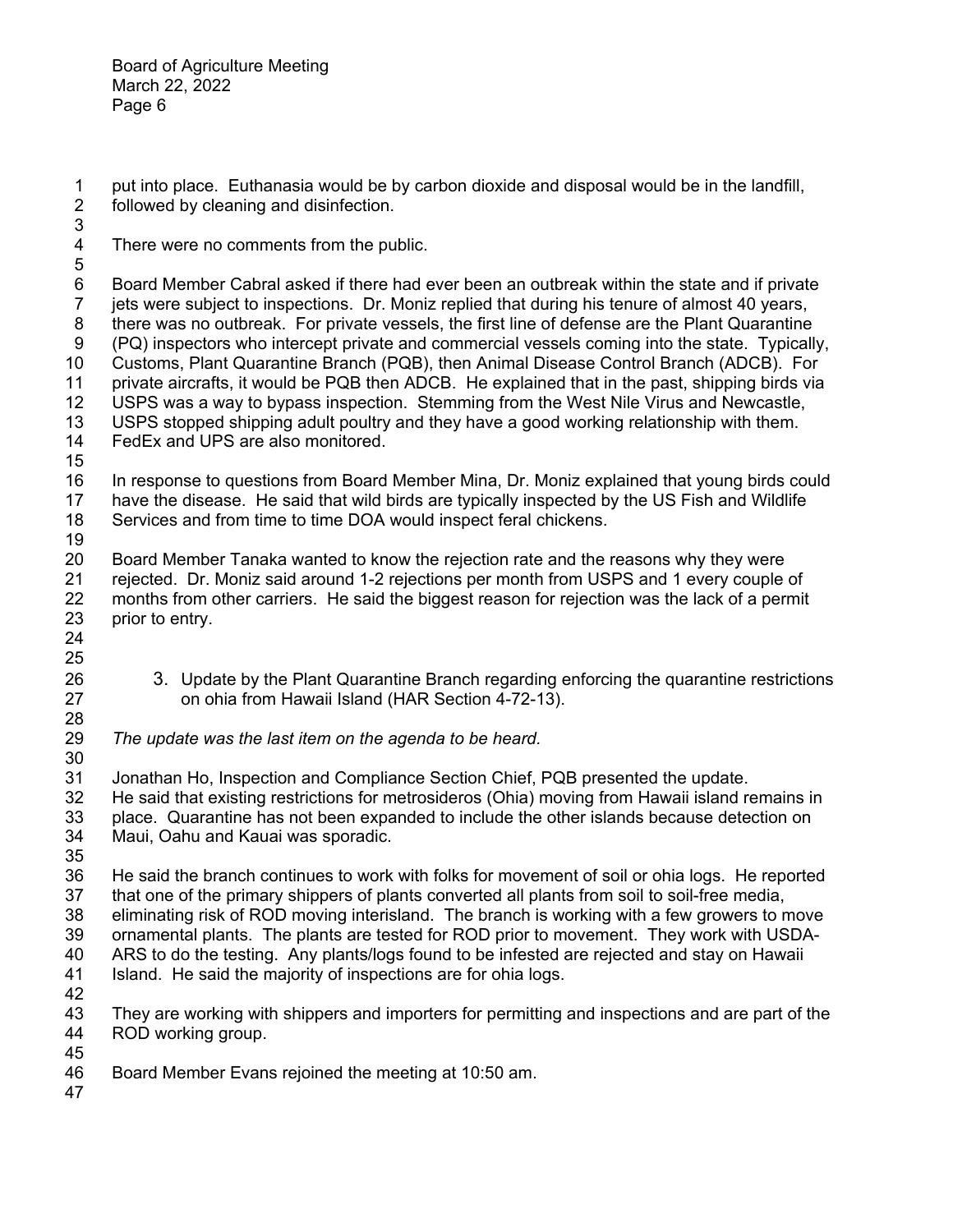1 Mr. Ho reiterated for her that the existing regulation is still being enforced and at this time, they<br>2 do not have any intention of expanding the quarantine to prevent further spread. He explained 2 do not have any intention of expanding the quarantine to prevent further spread. He explained 3 that they are being found in remote areas and unless there were widespread detections, 4 expanding the quarantine would not be necessary.

5 6 Board Member Evans asked about decontaminating hikers' shoes at trail heads. Mr. Ho replied 7 that the ROD working group conducted a vigorous outreach campaign to educate people about 8 the ROD threat. He said a lot of work was put into sanitation stations at trail heads and the 9 Department of Land and Natural Resources was maintaining. Board Member Designee Smith 10 said that it varies by island and trail, and they are trying to educate.

- 13 4. Presentation on Allowable Agricultural Activities on Agricultural Resource Management 14 Division lands.
- 16 *The presentation, taken out of order, followed the Avian Influenza update.*

17 18 Agricultural Division Administrator Brian Kau read definition of agricultural activity from Chapter 19 166, Hawaii Revised Statutes: "Agricultural activities" means the care and production of 20 livestock, livestock products, poultry, or poultry products, or apiary, horticultural, or floricultural 21 products, or the planting, cultivating, and harvesting of crops or trees, including tree farms. He 22 said the Administrative Rules also refer to definition in Statutes.

23

11 12

15

24 There were no comments from the public.

25 26 Board Member Cabral referenced a Civil Beat article on poultry not being allowed on ag parks. 27 He said that from what Mr. Kau read, it appeared allowable. He recalled that someone said it is 28 allowed in the rules but not allowed in the lease. Mr. Kau replied that current leases prohibit 29 poultry. He added that staff is doing research on the impacts of those activities when they are 30 located close to residential areas.

31

32 Board Member Cabral added with current technology like natural farming where smells are 33 reduced, it seemed more appropriate. He was glad to see that staff was looking into it. 34

35 Ms. Murai explained that the restriction stemmed from previous concerns regarding noise and 36 odor being a nuisance to communities and perceived transmission of diseases. She said the 37 department had to balance support for the agricultural industry with known community concerns. 38 Board Member Cabral pointed out that the right to farm law which protects farming activities,

- 39 should be considered.
- 40

41 Board Member Mina asked if it was a case-by-case basis. Ms. Murai replied that it was a

42 blanket restriction that swine and poultry were not allowed. Board Member Mina commented

43 that current natural farming practices and the use of lactic acid bacteria could mitigate the rising 44 cost of petrochemical fertilizer. He added that giving the farmer the tools to lower inputs was

45 critical and he would support doing it on a case-by-case basis.

46